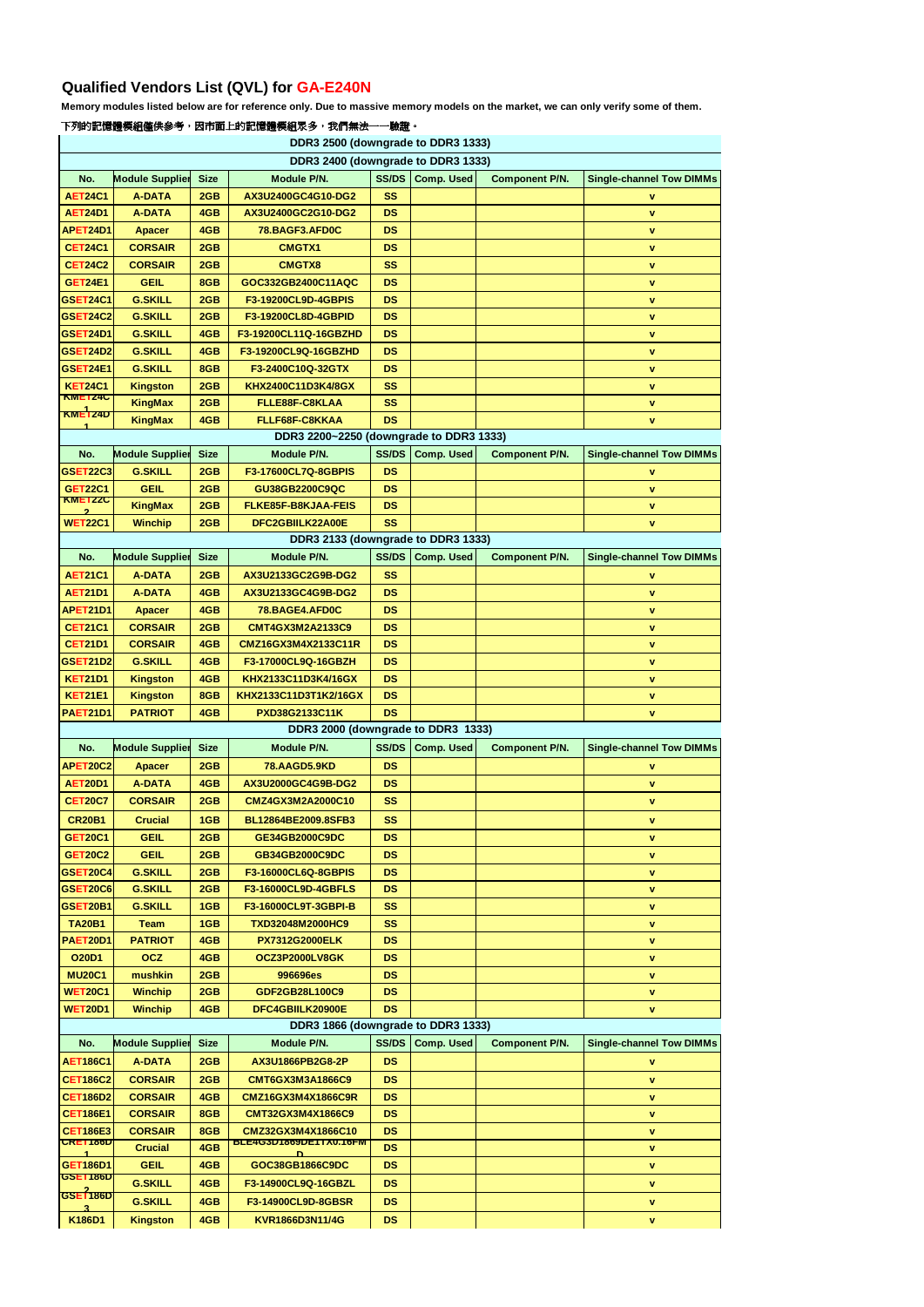| <b>PALIT86D</b>                    | <b>PATRIOT</b>             | 4GB         | <b>PXD38G1866ELK</b>     | <b>DS</b>        |                   |                        | V                  |
|------------------------------------|----------------------------|-------------|--------------------------|------------------|-------------------|------------------------|--------------------|
| DDR3 1600 (downgrade to DDR3 1333) |                            |             |                          |                  |                   |                        |                    |
| No.                                | <b>Module Supplier</b>     | <b>Size</b> | Module P/N.              | <b>SS/DS</b>     | <b>Comp. Used</b> | <b>Component P/N.</b>  | Single-channel     |
| A16B1<br><b>AMET10C</b>            | <b>A-DATA</b>              | 1GB         | AX3U1600PB1G8-2P         | <b>SS</b>        |                   |                        | V                  |
|                                    | <b>AMD</b>                 | 2GB         | AE32G1609U1-U            | <b>SS</b>        |                   |                        | $\mathbf{V}$       |
| C16C1                              | <b>CORSAIR</b>             | 2GB         | <b>CMD4GX3M2B1600C8</b>  | <b>DS</b>        |                   |                        | V                  |
| <b>CET16C6</b>                     | <b>CORSAIR</b>             | 2GB         | HX3X12G1600C9            | <b>DS</b>        |                   |                        | V                  |
| <b>CET16C7</b>                     | <b>CORSAIR</b>             | 2GB         | CMZ8GX3M4X1600C9         | <b>SS</b>        |                   |                        | V                  |
| <b>EXET16C3</b>                    | elixir                     | 2GB         | <b>M2X2G64CB88G7N-DG</b> | <b>SS</b>        |                   |                        | <b>V</b>           |
| <b>GET16C2</b>                     | <b>GEIL</b>                | 2GB         | <b>GET34GB1600C7DC</b>   | <b>DS</b>        |                   |                        | $\mathbf{V}$       |
| G16C1                              | <b>GEIL</b>                | 2GB         | GET38GB1600C9QC          | <b>DS</b>        |                   |                        | $\pmb{\mathsf{V}}$ |
| <b>GSET16C2</b>                    | <b>G.SKILL</b>             | 2GB         | F3-12800CL7D-4GBECO      | <b>DS</b>        |                   |                        | V                  |
| K16D1-C                            | <b>Kingston</b>            | 4GB         | KHX1600C9D3/4G           | <b>DS</b>        |                   |                        | $\pmb{\mathsf{V}}$ |
| <b>KMET16B</b>                     | <b>KingMax</b>             | 1GB         | FLGD45F-B8KG9            | <b>SS</b>        | <b>KingMax</b>    | <b>KFB8FNGXF-ANX</b>   | <b>V</b>           |
| <b>KME116C</b>                     | <b>KingMax</b>             | 2GB         | FLGE85F-B8KG9            | <b>DS</b>        | <b>KingMax</b>    | <b>KFB8FNGXF-ANX</b>   | V                  |
| <b>KTET16C1</b>                    | <b>KINGTIGER</b>           | 2GB         | KTG2G1600PG3             | <b>DS</b>        |                   |                        | $\pmb{\mathsf{V}}$ |
| O16C3                              | <b>OCZ</b>                 | 2GB         | OCZ3P1600C9ELV6GK        | <b>DS</b>        |                   |                        | V                  |
| <b>O16C4</b>                       | <b>OCZ</b>                 | 2GB         | OCZ3P1600ELV4GK          | <b>DS</b>        |                   |                        | V                  |
| O16D1                              | <b>OCZ</b>                 | 2GB         | OCZ3P1600LV8GK           | <b>DS</b>        |                   |                        | <b>V</b>           |
| <b>OET16C2</b>                     | <b>OCZ</b>                 | 2GB         | OCZ3X1600R2LV6GK         | <b>DS</b>        |                   |                        | $\mathbf{V}$       |
| <b>S16D1</b>                       | <b>Samsung</b>             | 4GB         | M379B5273DH0-YK0         | <b>DS</b>        |                   |                        | $\pmb{\mathsf{V}}$ |
| <b>STET16C2</b>                    | $50$ PER<br><b>TAI ENT</b> | 2GB         | <b>WP160UX4G9</b>        | <b>DS</b>        |                   |                        | V                  |
| <b>T16D1</b>                       | <b>Transcend</b>           | 4GB         | <b>JM1600KLN-8GK</b>     | <b>DS</b>        |                   |                        | $\pmb{\mathsf{V}}$ |
| <b>T16D2</b>                       | <b>Transcend</b>           | 4GB         | TS512MLK64V6N            | <b>DS</b>        |                   |                        | <b>V</b>           |
| <b>TAET16C1</b>                    | <b>Team</b>                | 2GB         | TXD36144M1600HC8TC-D     | <b>DS</b>        |                   |                        | V                  |
| <b>TAET16C2</b>                    | <b>Team</b>                | 2GB         | TXD32048M1600HC8-D       | <b>DS</b>        |                   |                        | $\pmb{\mathsf{V}}$ |
| <b>W16B1</b>                       | <b>Winchip</b>             | 1GB         | GDF1GB18L150C9           | <b>SS</b>        |                   |                        | <b>V</b>           |
| <b>W16C1</b>                       | <b>Winchip</b>             | 2GB         | DFC2GBHHLG16900E         | <b>DS</b>        |                   |                        | V                  |
| <b>WET16C2</b>                     | <b>Winchip</b>             | 2GB         | DFC2GBIILJ16800E         | <b>DS</b>        |                   |                        | V                  |
|                                    |                            |             |                          | <b>DDR3 1333</b> |                   |                        |                    |
| No.                                | <b>Module Supplier</b>     | <b>Size</b> | Module P/N.              | <b>SS/DS</b>     | <b>Comp. Used</b> | <b>Component P/N.</b>  | Single-channel     |
| A13C1-C                            | <b>A-DATA</b>              | 2GB         | <b>DDR3 1333 2G</b>      | <b>SS</b>        |                   |                        | V                  |
| A13C2                              | <b>A-DATA</b>              | 2GB         | AM2U139C2P1              | <b>SS</b>        |                   |                        | V                  |
| A13D1-C                            | <b>A-DATA</b>              | 4GB         | <b>DDR3 1333 4G</b>      | <b>DS</b>        |                   |                        | <b>V</b>           |
| A13D2                              | <b>A-DATA</b>              | 4GB         | <b>AM2U139C4P2</b>       | <b>DS</b>        |                   |                        | $\mathbf{V}$       |
| <b>AM13C1</b>                      | <b>AMD</b>                 | 2GB         | AE32G1339U1-U            | <b>SS</b>        |                   |                        | $\pmb{\mathsf{V}}$ |
| <b>AM13D1</b>                      | <b>AMD</b>                 | 4GB         | AE34G1339U2-U            | <b>DS</b>        |                   |                        | <b>V</b>           |
| <b>AP13C4</b>                      | <b>Apacer</b>              | 2GB         | 78.A1GC6.9L1             | <b>DS</b>        | <b>Apacer</b>     | AM5D5808FEQSBG         | V                  |
| <b>AP13C5-C</b>                    | <b>Apacer</b>              | 2GB         | AU02GFA33C9NBGC          | <b>DS</b>        |                   |                        | <b>V</b>           |
| <b>AP13D2-C</b>                    | <b>Apacer</b>              | 4GB         | AU04GFA33C9QBGC          | <b>DS</b>        |                   |                        | V                  |
| C13C3                              | <b>CORSAIR</b>             | 2GB         | CMV4GX3M2A1333C9         | <b>SS</b>        |                   |                        | $\pmb{\mathsf{V}}$ |
| C13C5                              | <b>CORSAIR</b>             | 2GB         | <b>CMX6GX3M3A1333C8</b>  | <b>DS</b>        |                   |                        | <b>V</b>           |
| <b>CR13B1</b>                      | <b>Crucial</b>             | 1GB         | CT12864BA1339.8FF        | <b>SS</b>        | <b>Micron</b>     | 9AF22D9KPT             | V                  |
| <b>EX13C6</b>                      | elixir                     | 2GB         | <b>M2F2G64CB88G7N-CG</b> | <b>SS</b>        |                   |                        | <b>V</b>           |
| <b>EX13D2</b>                      | elixir                     | 4GB         | M2F4G64CB8HD5N-CG        | <b>DS</b>        | elixir            | N2CB2G80DN-CG          | $\mathbf{V}$       |
| G13C1-C                            | <b>GEIL</b>                | 2GB         | AF16H5664H2AHTCKT        | <b>DS</b>        |                   |                        | $\pmb{\mathsf{V}}$ |
| G13D1                              | <b>GEIL</b>                | 4GB         | GVP34GB1333C9SC          | <b>DS</b>        |                   |                        | <b>V</b>           |
| <b>GS13D1</b>                      | <b>G.SKILL</b>             | 4GB         | F3-10666CL9D-8GBRL       | <b>DS</b>        |                   |                        | V                  |
| <b>GSET13D1</b>                    | <b>G.SKILL</b>             | 4GB         | F3-10666CL7D-8GBRH       | <b>DS</b>        |                   |                        | $\mathbf{V}$       |
| K13C7-C                            | <b>Kingston</b>            | 2GB         | KVR1333D3N9/2G-SP        | <b>DS</b>        |                   |                        | $\mathbf V$        |
| K13D1-C                            | <b>Kingston</b>            | 4GB         | KVR1333D3N9/4G           | <b>DS</b>        |                   |                        | V                  |
| <b>KM13C2</b>                      | <b>KingMax</b>             | 2GB         | FLFE85F-C8KM9            | <b>SS</b>        | <b>KingMax</b>    | <b>KFC8FNMAF-BAA-</b>  | V                  |
| <b>KM13D1</b>                      | <b>KingMax</b>             | 4GB         | FLFF65F-C8KM9            | <b>DS</b>        | <b>KingMax</b>    | <u>ҡҥҫӿҥӍ҉Ѧ҇Ӿҥҽӿӿ҂</u> | V                  |
| <b>KT13C1-C</b>                    | <b>KINGTIGER</b>           | 2GB         | <b>KTG2G1333PW3</b>      | <b>DS</b>        |                   | 15 <sub>A</sub>        | <b>V</b>           |
| <b>KT13D1-C</b>                    | <b>KINGTIGER</b>           | 4GB         | T10KA0C8315              | <b>DS</b>        |                   |                        | $\mathbf V$        |
| <b>O13C8</b>                       | <b>OCZ</b>                 | 2GB         | OCZ3P1333C9ELV4GK        | <b>DS</b>        |                   |                        | V                  |
| O13D1                              | <b>OCZ</b>                 | 4GB         | <b>OCZ3G1333LV8GK</b>    | <b>DS</b>        |                   |                        | V                  |
| <b>P13C1</b>                       | <b>PQI</b>                 | 2GB         | <b>MFACR423PA0103</b>    | <b>DS</b>        | <b>PQI</b>        | <b>PQC32808E15R</b>    | <b>V</b>           |
| <b>PA13C1</b>                      | <b>PATRIOT</b>             | 2GB         | PGS34G1333LLKA           | <b>DS</b>        |                   |                        | v.                 |
| <b>PA13D1</b>                      | <b>PATRIOT</b>             | 4GB         | <b>PGQ316G1333ELQK</b>   | <b>DS</b>        |                   |                        | $\mathbf{V}$       |
| <b>PA13E1</b>                      | <b>PATRIOT</b>             | 8GB         | <b>PGD316G1333ELK</b>    | <b>DS</b>        |                   |                        | $\mathbf{V}$       |
| <b>PA13E2</b>                      | <b>PATRIOT</b>             | 8GB         | <b>PGQ332G1333ELQK</b>   | <b>DS</b>        |                   |                        | V.                 |
| <b>R13D1-C</b>                     | Ramax                      | 4GB         | <b>RMR1870EC58E9F</b>    | <b>DS</b>        |                   |                        | $\mathbf{V}$       |
| <b>S13C1-C</b>                     | <b>Samsung</b>             | 2GB         | <b>M378B5773CHO-CH9</b>  | <b>SS</b>        |                   |                        | v.                 |
| <b>S13D1-C</b>                     | <b>Samsung</b>             | 4GB         | M378B5273DHO-CH9         | <b>DS</b>        |                   |                        | $\mathbf{V}$       |
| <b>S13E1</b>                       | <b>Samsung</b>             | 8GB         | <b>M378B1G73AHO</b>      | <b>DS</b>        |                   |                        | $\mathbf{V}$       |
| <b>SP13B1</b>                      | <b>S-POWER</b>             | 1GB         | SP001GBLTU133S02         | <b>SS</b>        | <b>S-POWER</b>    | 10YT3N0 0919           | v.                 |
|                                    |                            |             |                          |                  |                   |                        |                    |